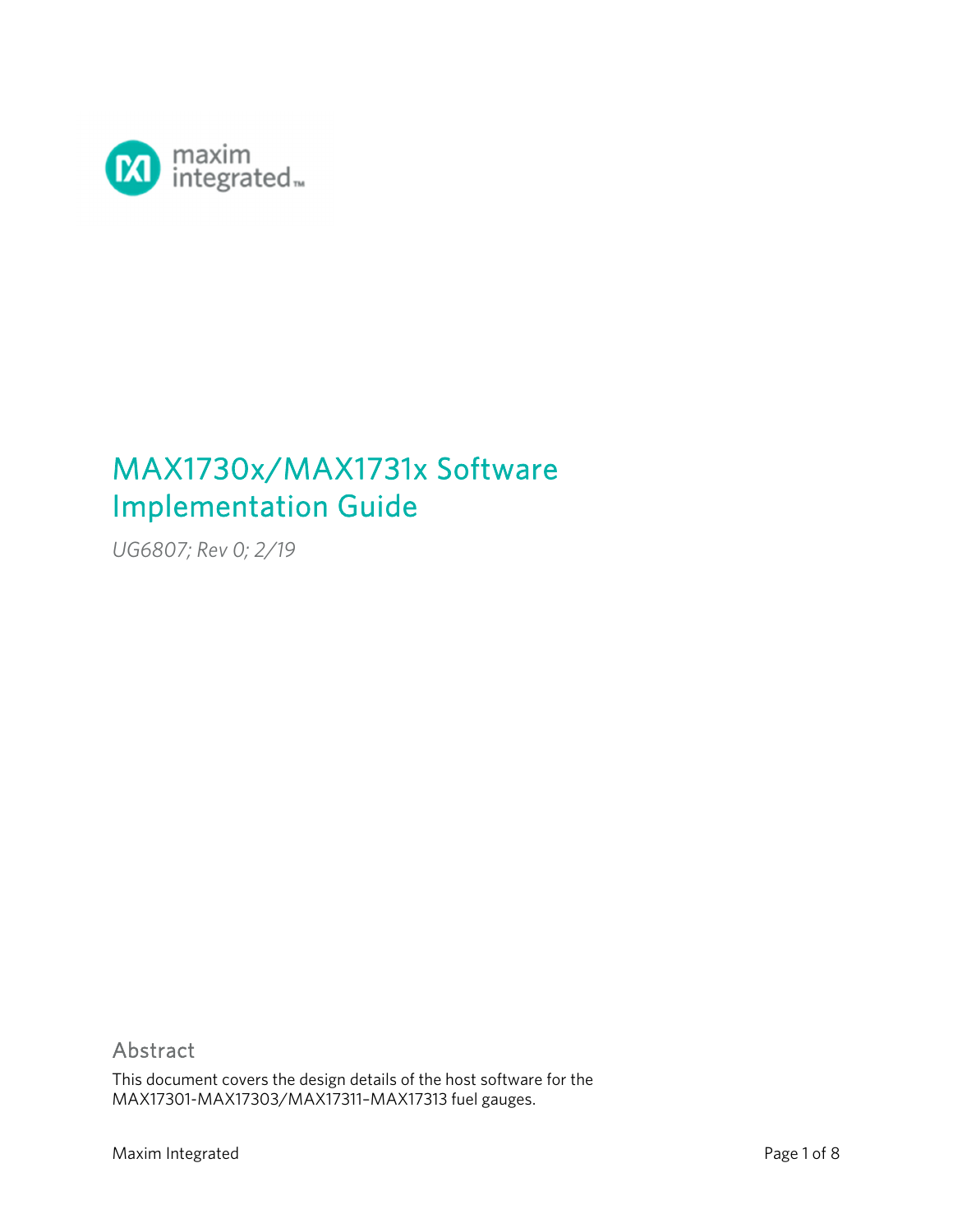## **Table of Contents**

| Method 1: The Host Knows the Secret and Calculates a Valid Output to Check Against the Battery |  |
|------------------------------------------------------------------------------------------------|--|
| Method 2: The Host Does Not Know the Secret and the Challenge and Response Pairs are           |  |
|                                                                                                |  |

## List of Figures

## List of Tables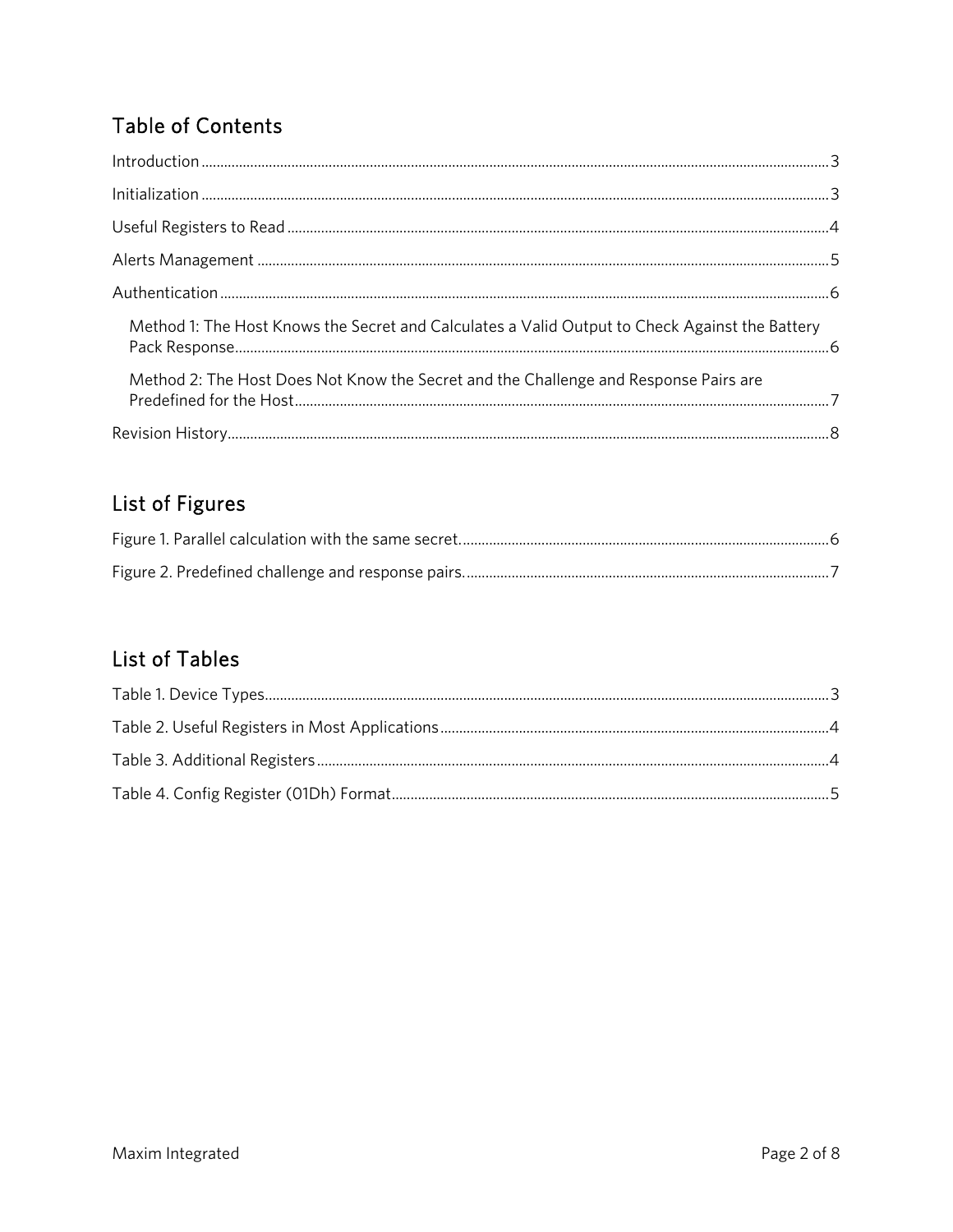## Introduction

This application note describes the basic operations the host software needs to interface with the MAX17301–MAX17303/MAX17311–MAX17313. There are many additional features not covered here that are listed in the data sheet. For any additional questions, contact Maxim Integrated.

### Table 1. Device Types

| <b>DEVICE TYPE</b> | - COUNT<br>CELL | <b>COMMUNICATION INTERFACE</b> |
|--------------------|-----------------|--------------------------------|
| MAX1730x           | Single Cell     | $\sqrt{2}$<br>~                |
| MAX1731x           | Single Cell     | $I-Wire^{\circledast}$         |

To distinguish the device type, read the DevName register (0x21). The low nibble indicates 0x1 for MAX173x1, 0x2 for MAX173x2, and 0x4 for MAX173x3. The 1-Wire/I2C distinction is made by a device present on one interface and not the other.

## Initialization

At IC power-up, the fuel gauge retrieves the battery model parameters from the nonvolatile memory without any interaction from the host software.

Optionally, the host can change some of the auxiliary functions, such as alerts on voltage, current, state of charge (SOC), or temperature. If the nonvolatile programmed values are acceptable, then the host only needs to take action on the alert outputs. If the host desires different thresholds, the host can write to the VAlrt\_Th, TAlrt\_Th, SAlrt\_Th, or IAlrt\_Th registers as necessary. Refer to the MAX1730x/MAX1731x data sheet for register details.

*1-Wire is a registered trademark of Maxim Integrated Products, Inc.*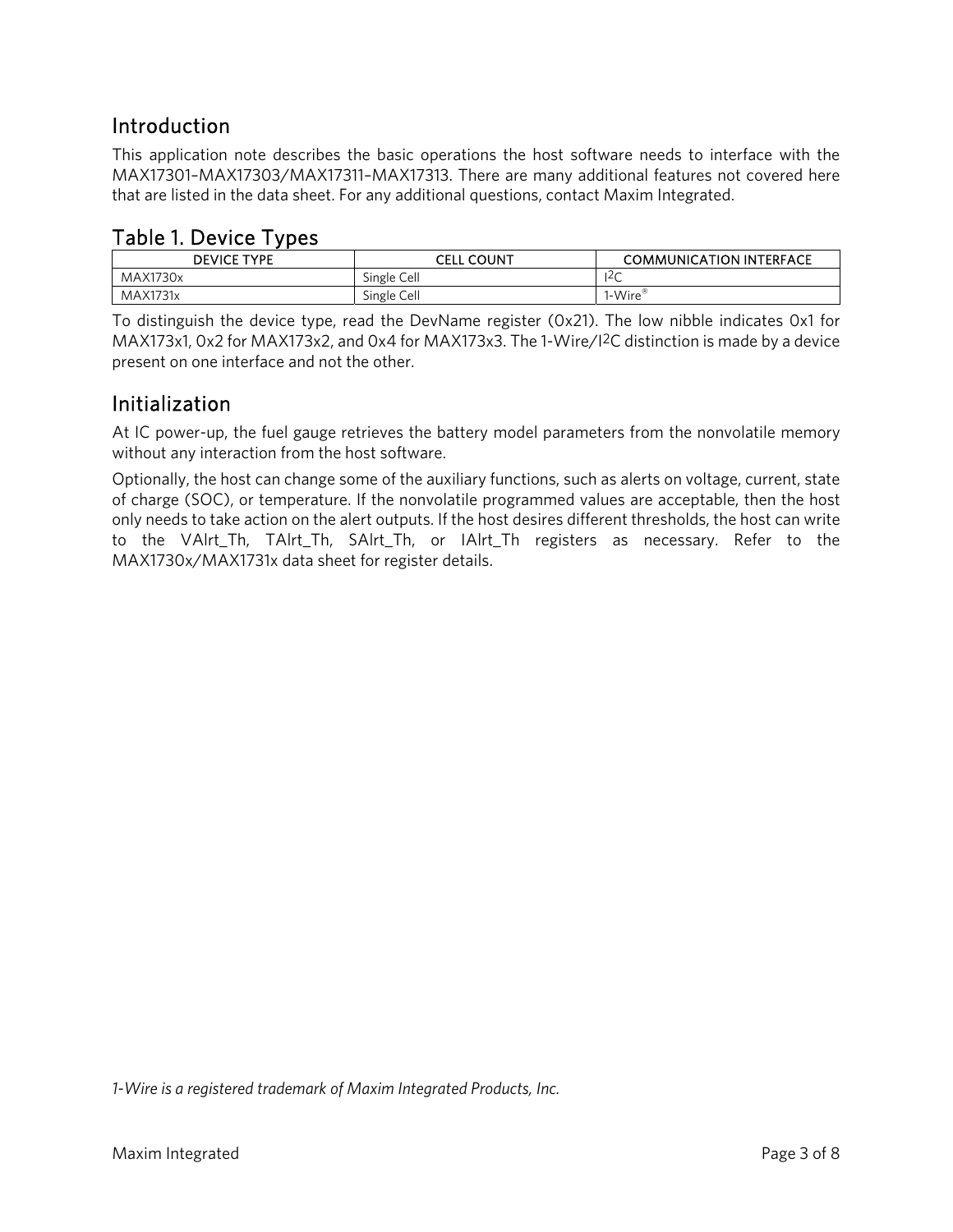## Useful Registers to Read

Table 2 lists the registers that the host finds useful in most applications.

| <b>ADDRESS</b> | <b>REGISTER NAME</b> | PURPOSE/CONTENTS                              |
|----------------|----------------------|-----------------------------------------------|
| 0x000          | <b>Status</b>        | Alert status and chip status.                 |
| 0x005          | RepCap               | Reported remaining capacity.                  |
| 0x006          | RepSOC               | Reported state of charge.                     |
| 0x01A          | VCell                | Cell voltage for a single cell.               |
| 0x01B          | Temp                 | Femperature.                                  |
| 0x01C          | Current              | Battery current.                              |
| 0x011          | <b>TTE</b>           | Time to empty.                                |
| 0x020          | TTF                  | Time to full.                                 |
| 0x0D9          | ProtStatus           | Fault status of the protection functionality. |
| 0x1A8          | nBattStatus          | Permanent battery status information.         |

### Table 2. Useful Registers in Most Applications

Other applications might have more requirements and might want to read additional registers such as the ones listed in Table 3.

| <b>ADDRESS</b>      | <b>REGISTER NAME</b>  | PURPOSE/CONTENTS                                                                                             |  |  |  |  |  |
|---------------------|-----------------------|--------------------------------------------------------------------------------------------------------------|--|--|--|--|--|
| 0x0D8               | Cell1                 | Direct cell measurement.                                                                                     |  |  |  |  |  |
| 0x134, 0x135        | Temp1, IntTemp        | Individual temperature measurements from the thermistor and internal die                                     |  |  |  |  |  |
|                     |                       | temperature.                                                                                                 |  |  |  |  |  |
| 0x0B9               | AgeForecast           | Projected total cycles the battery lasts until full capacity is below the target "dead"<br>battery capacity. |  |  |  |  |  |
| 0x007               | Age                   | Percentage of full capacity compared to the design capacity.                                                 |  |  |  |  |  |
| 0x017               | Cycles                | Number of cycles the battery has been used.                                                                  |  |  |  |  |  |
| 0x0DD               | AtTTE                 | After writing AtRate, hypothetical time to empty based on the AtRate value.                                  |  |  |  |  |  |
| (AtRate=0x004)      |                       |                                                                                                              |  |  |  |  |  |
| 0x010               | FullCapRep            | Full capacity based on present discharge conditions.                                                         |  |  |  |  |  |
| <b>OxOBE</b>        | TimerH                | Time since first power-up.                                                                                   |  |  |  |  |  |
| 0x009,<br>0x008,    | MaxMinVolt,           | Maximum and minimum values for each measurement since the last life log.                                     |  |  |  |  |  |
| 0x00A               | MaxMinTemp,           |                                                                                                              |  |  |  |  |  |
|                     | MaxMinCurrent         |                                                                                                              |  |  |  |  |  |
| 0x014               | RCell                 | Calculated battery resistance.                                                                               |  |  |  |  |  |
| 0x019,<br>$0x01D$ , | AvgVCell,<br>AvgCurr, | Average of voltage, current, or temperature.                                                                 |  |  |  |  |  |
| 0x016               | AvgTA                 |                                                                                                              |  |  |  |  |  |
| OxOB <sub>2</sub>   | VRipple               | Filtered difference of average and instantaneous values of VCell.                                            |  |  |  |  |  |

#### Table 3. Additional Registers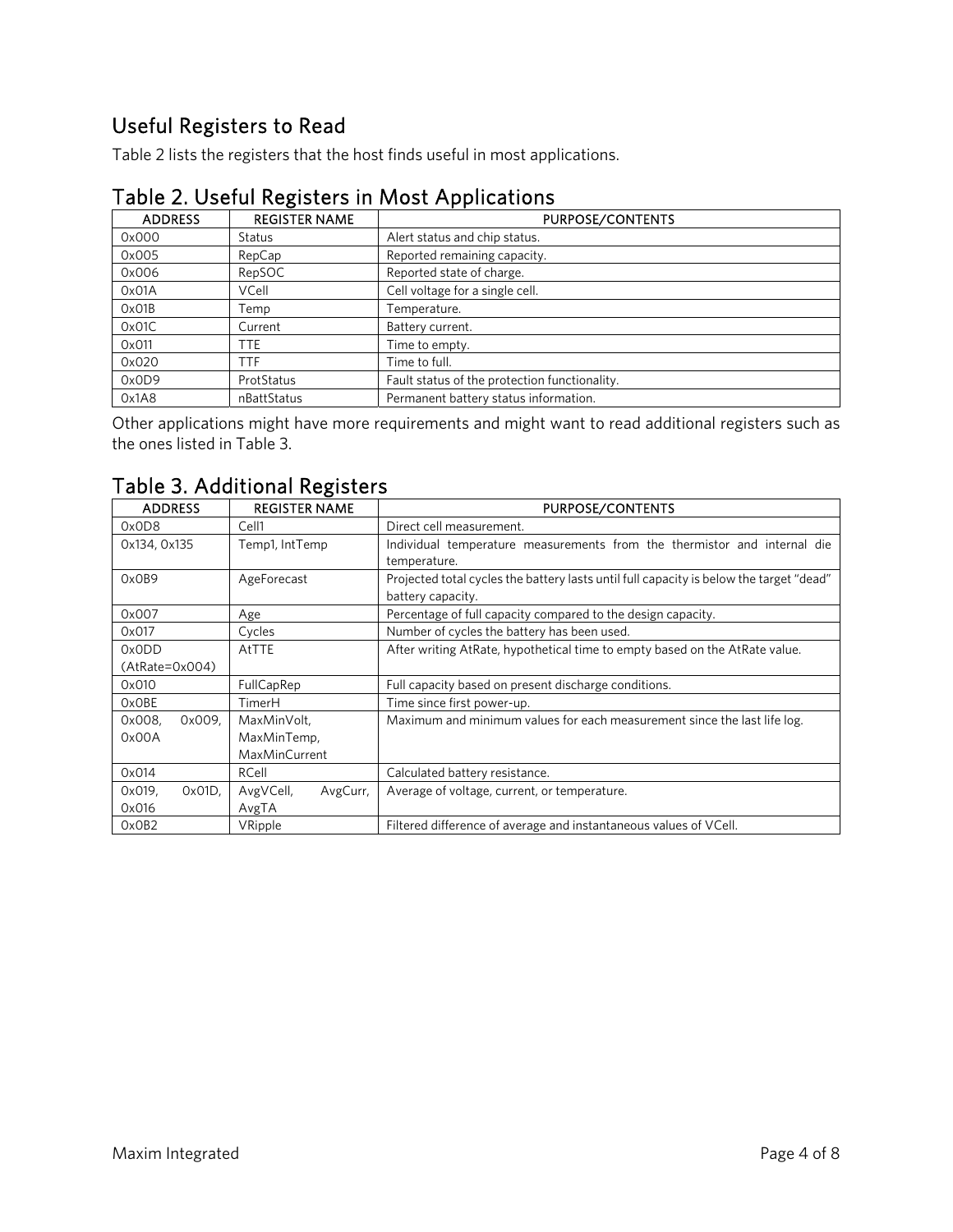## Alerts Management

The default configuration of this fuel gauge is to automatically clear the alert after the alert condition is no longer present. The host can set the alerts to be "sticky," and make them persist until the host clears the alert. This setting can be changed in nonvolatile memory to permanently alter the behavior to "sticky" mode by changing the nConfig register. This change can be made by the pack maker or the end application if the nonvolatile memory is not locked. Alternatively, it can be changed by the host software in the Config register to only change it until the fuel gauge resets or when the host wants to disable this feature. The Config register details to make this change are provided in Table 4.

#### Table 4. Config Register (01Dh) Format

|                 |     |                     |                 |     |                 |    |                | .  |             |                |             |    |                |     |     |
|-----------------|-----|---------------------|-----------------|-----|-----------------|----|----------------|----|-------------|----------------|-------------|----|----------------|-----|-----|
| D <sub>15</sub> | D14 | D13                 | D <sub>12</sub> | D11 | D <sub>10</sub> | D9 | D <sub>8</sub> | D7 | D6          | D <sub>5</sub> | D4          | D3 | D <sub>2</sub> | D1  | D0  |
|                 | SS  | $\overline{a}$<br>د | VS              |     | PBen            |    |                |    | SHDN COMMSH |                | ETHRM FTHRM |    | Aen            | Bei | Ber |

The SS, TS, and VS bits set the corresponding alerts to be "sticky." The alerts are cleared by clearing the appropriate alert bit in the Status register.

An example to set the low SOC alert to 5% is as follows:

- 1. Set SAlrtTh register to 0xFF05. 0xFF\_\_ indicates that the high alert is disabled. 0x\_\_05 sets the low alert to 5%.
- 2. Set the Config.Aen bit to 1.
- 3. When the SOC decreases below 0x0500, the alert pin asserts, and the status register indicates that the SOC alert has occurred.
- 4. To disable further alerts on the low SOC until the battery is charged, set the SAlrtTh register to 0xFF00 to disable low SOC alerts.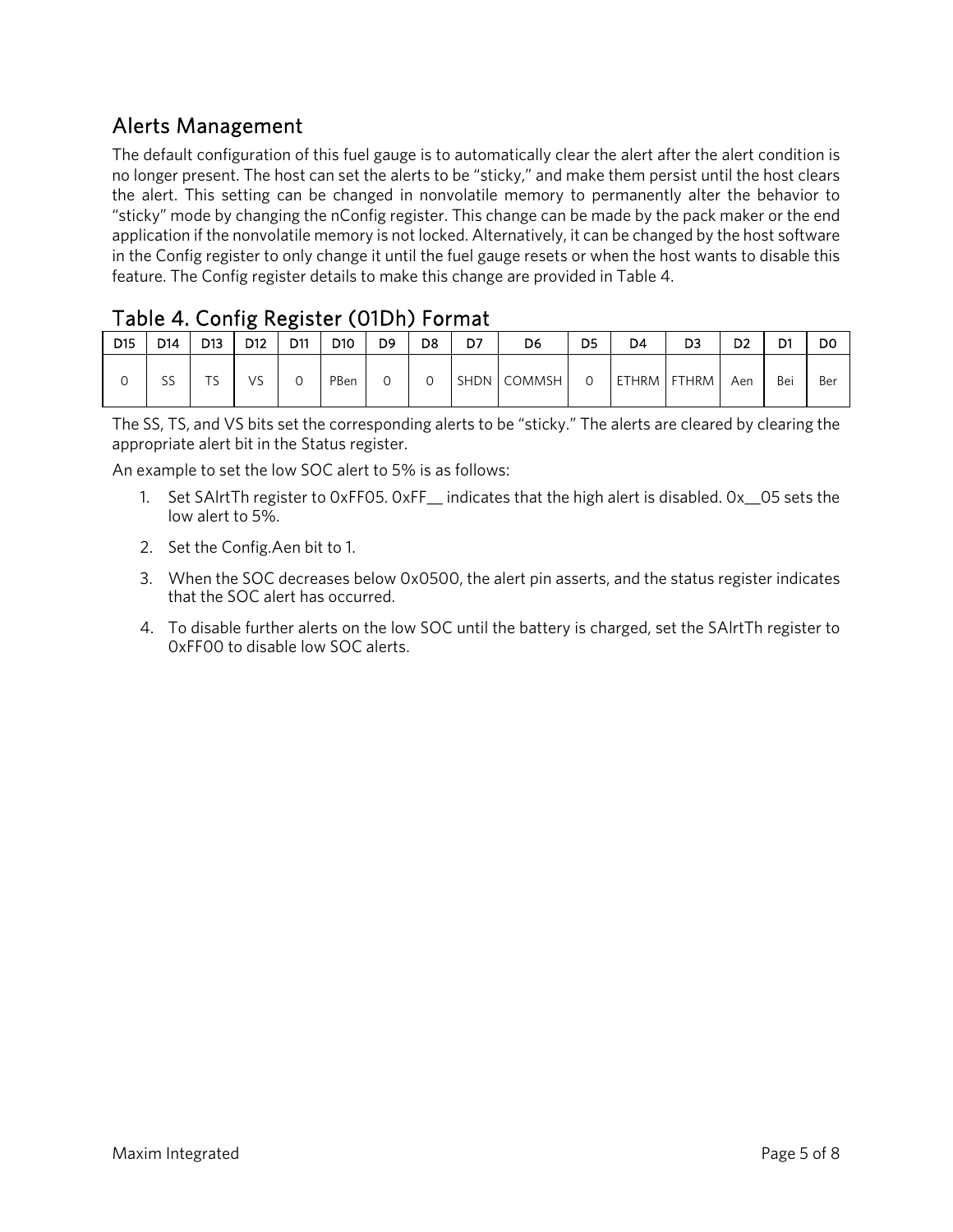## Authentication

This IC has an authentication feature to prevent clone batteries. The host writes a challenge to the IC and reads out a response. The host validates this response by either doing a parallel calculation with the same secret or using predefined challenge and response pairs.





*Figure 1. Parallel calculation with the same secret.*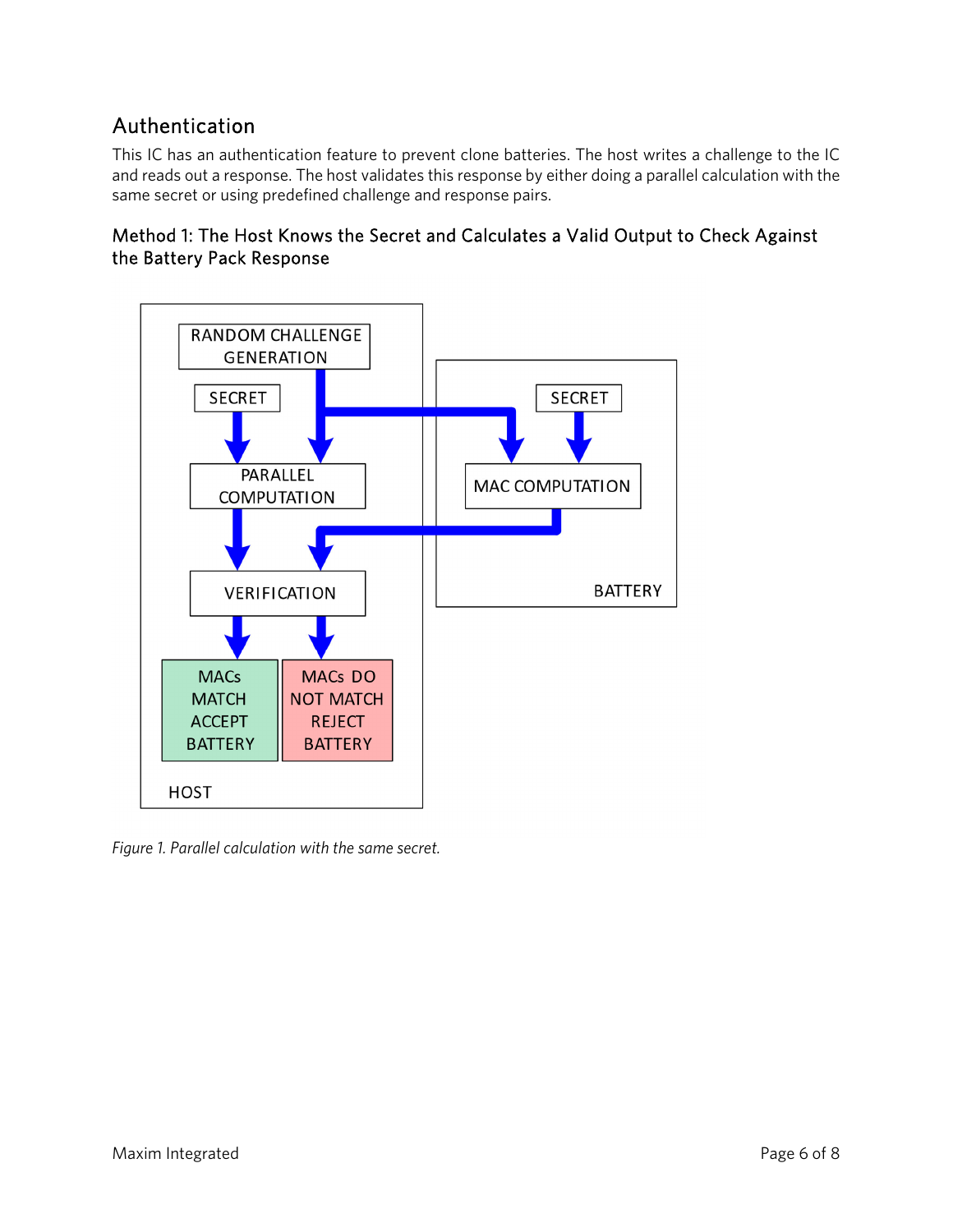Method 2: The Host Does Not Know the Secret and the Challenge and Response Pairs are Predefined for the Host



*Figure 2. Predefined challenge and response pairs.* 

To authenticate the battery, the host writes the challenge to memory addresses 0x0C0 to 0x0C9, and then sends the Compute MAC without ROM ID command by writing to register 0x060 with the value 0x3600. The fuel gauge calculates a response after  $t<sub>SHA</sub>$ , and the host can read it from spaces 0x0C0 to 0x0CF. The returned MAC computation is compared against the calculated or stored response, and the authenticity is verified.

If the host knows the secret, the Compute MAC with ROM ID command can be used for more security. Write to register 0x060 with the value 0x3500 to send the Compute MAC with ROM ID command. The returned MAC computation is available after  $t<sub>SHA</sub>$ .